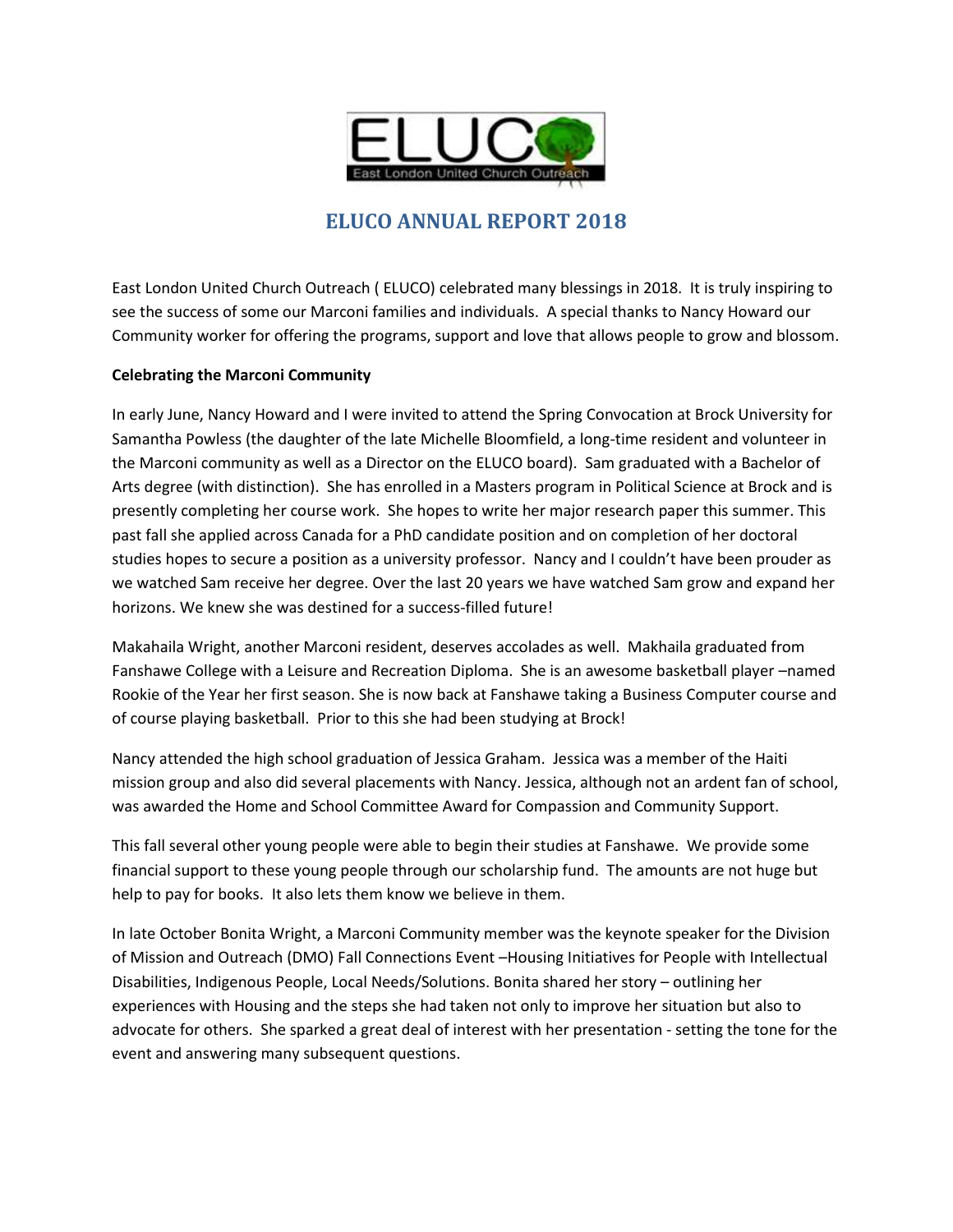As in summers past, Nancy registered a number of children for camp- Stevenson Children's Camp (25), Camp Kee-mo-kee (18) and Social Skills Camp (9). As well, one child attended Vacation Bible School at First-St. Andrew's UC and three were enrolled in the Go Project Camp which focused on the environment and social justice. Unfortunately some children were not able to attend their desired camp as the necessary funds arrived after the camps were filled. We also celebrate Samantha Powless as an assistant program Director at Kee-Mo-Kee, two councillors from Marconi (one male, one female) and two leaders-in training. A young woman graduate from our Social Skills Camp was hired on as a Junior Leader for this year's Social Skills Camp. She hopes to do the LIT program at Kee-Mo\_Kee next year. As we had hoped, our sponsorship of camping experiences is helping to build and expand our youth's selfconfidence and leadership abilities!

## **ELUCO Food Cupboard**

The Food Cupboard continues to be open at Gethsemane Gardens, 1461 Huron Street, on Wednesday and Friday mornings from 9:30am until 12 noon. There continue to be new clients. Some people are so appreciative. One lady had to hug everyone, saying what a blessing it was for her that we are able to help her. She had tears in her eyes.

We provide non-perishables as well as toiletries. The Friday group knit scarves, mitts and dish clothes that people are always looking for. We collect plastic bags to pack groceries and one pound margarine containers for laundry soap.

| In 2018 we served:                                        | In 2017 we served: |
|-----------------------------------------------------------|--------------------|
| Families: 584 (comprised of) Families: 604 (comprised of) |                    |
| Adults: 1050                                              | Adults: 1066       |
| Children: 372                                             | Children: 409      |

Rowntree United has been very supportive of ELUCO. Food and other items are collected the first Sunday of the month and delivered to the food cupboard by Heather and Bryan Smith.

These programs could not happen without your generous support. ELUCO is truly blessed by your participation. All donations are greatly appreciated!

Submitted by Judy White

#### **Welcome Wednesday**

Rev. Susan Eagle and Lynn William's (Agape Fellowship) inspiration in 2008 is still going strong. Last year Welcome Wednesday hosted and served weekly nutritious lunches to an average of 70 low income mostly adult men and women at the Huron Street Salvation Army Citadel. At our annual end of June and Christmas dinners, over 110 were served. The weekly lunches are prepared on a rotating basis by